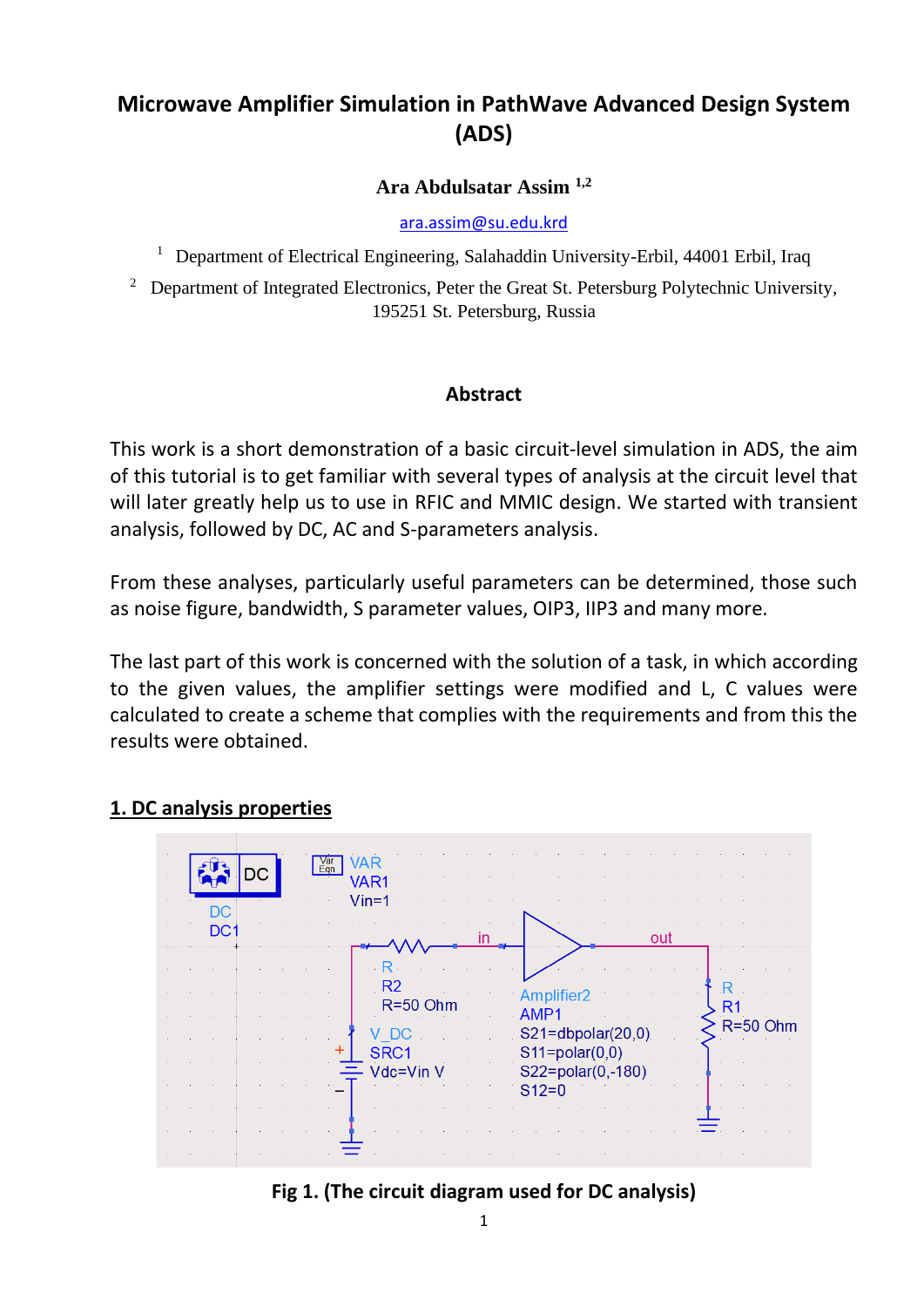

**Fig 2. (Input versus output for DC analysis)**

# **2. Transient analysis**

| <b>TRANSIENT</b>                                  | <b>VAR</b><br>Var<br>Eqn<br>VAR1 |                                           |
|---------------------------------------------------|----------------------------------|-------------------------------------------|
| Tran                                              | $V$ in=1                         |                                           |
| Tran1<br>StopTime=10 nsec<br>MaxTimeStep=1.0 nsec |                                  | out                                       |
|                                                   |                                  |                                           |
|                                                   | R <sub>2</sub><br>$R = 50$ Ohm   | R<br>Amplifier <sub>2</sub><br>R1<br>AMP1 |
|                                                   | <b>VtSine</b>                    | $R = 50$ Ohm<br>$S21 = dbpolar(20,0)$     |
|                                                   | SRC <sub>2</sub><br>$Vdc = 0 V$  | $S11 = polar(0,0)$<br>S22=polar(0,-180)   |
|                                                   | Amplitude=Vin                    | $S12=0$                                   |
|                                                   | Freq=1 GHz                       |                                           |
|                                                   | Delay=0 nsec                     |                                           |
|                                                   | Damping=0<br>Phase=0             |                                           |

**Fig 3. (Transient analysis scheme)**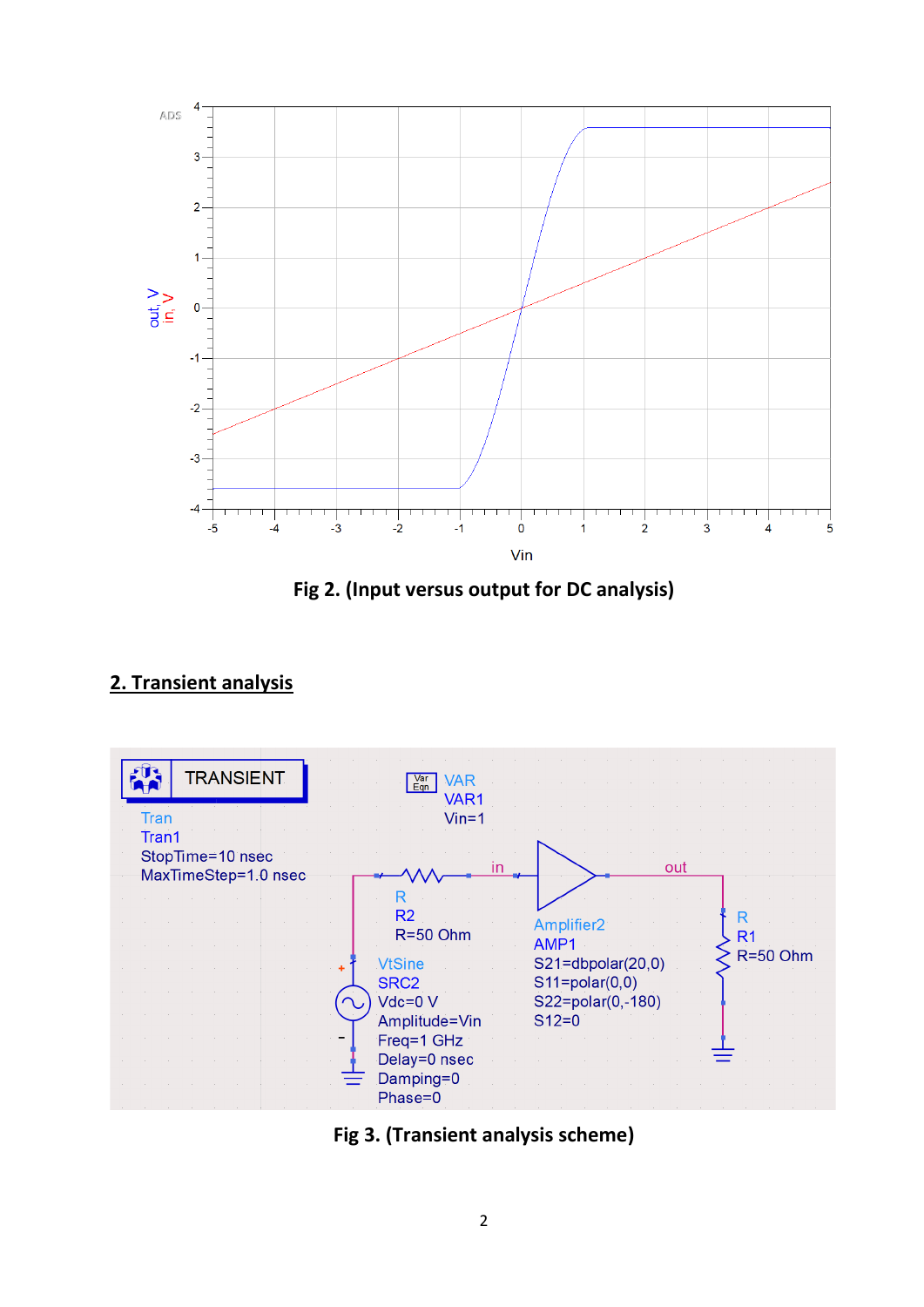

**Fig 4. (Input vs output in time domain)**



**Fig 5. (Output signal in frequency domain)**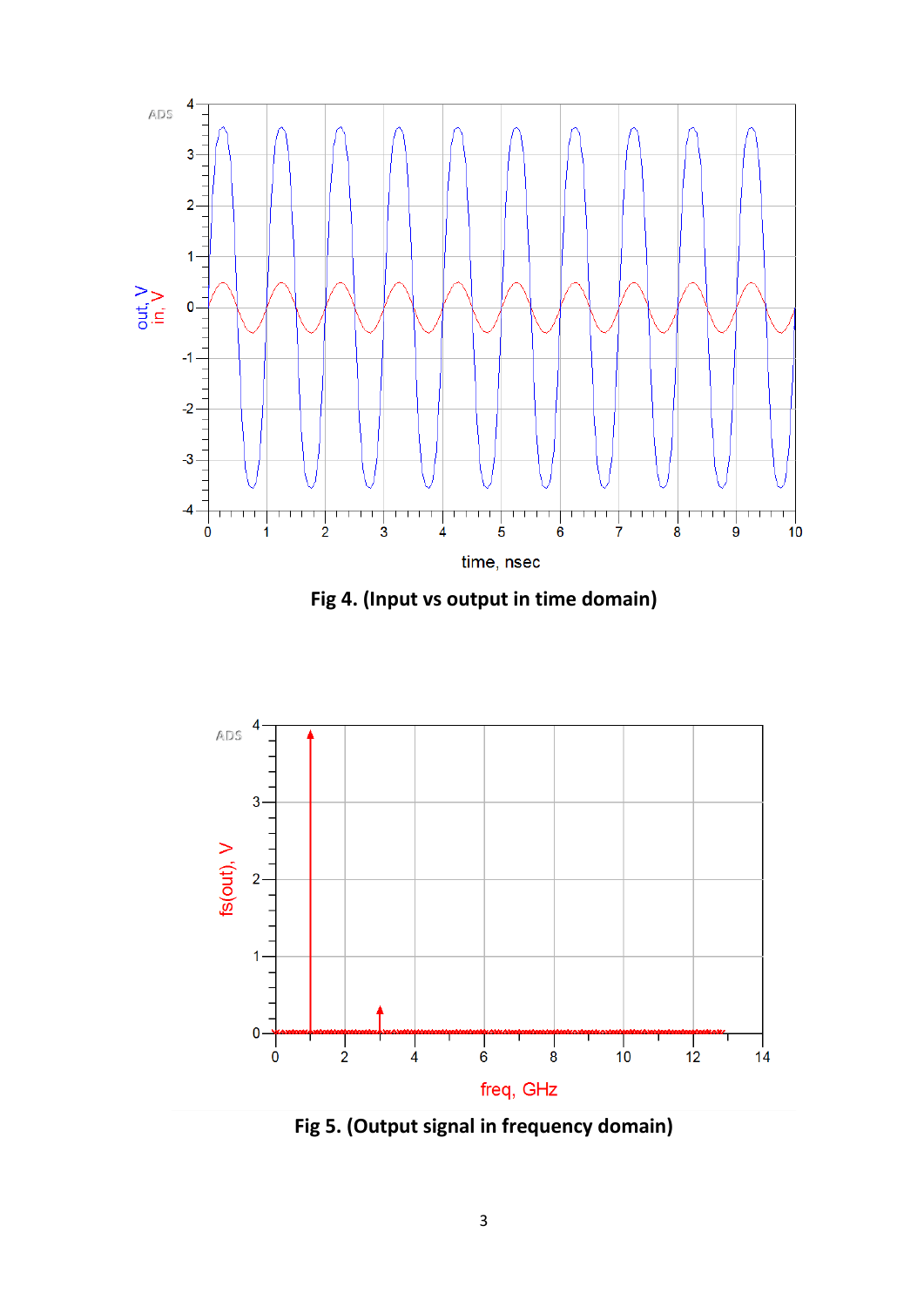



EqnA0=fs(out)[::,index1]



**Fig 6. (Results of sweeping parameter Vin)**

#### **VAR**  $\sqrt{\frac{Var}{Eqn}}$  $\frac{1}{\sqrt{2}}$  AC. VAR<sub>1</sub>  $V$ in=1 AC<sub>1</sub> Start=1.0 MHz Stop=10:0 GHz Step= in hut  $+R$ Ċ  $\overline{\mathbf{c}}$  $L1$  $R<sub>2</sub>$  $\mathbf{I}$  $C<sub>4</sub>$ Amplifier<sub>2</sub>  $C<sub>5</sub>$  $\overline{\mathsf{R}}$  $L = 5.033$  nH R=50 Ohm  $L<sub>2</sub>$ AMP<sub>1</sub> C=5.033.pF C=5.033 pF  $R1$  $R =$ L=5.033 nH  $\left\{ \right.$  R=50 Ohm S21=dbpolar(20,0).  $V$  AC  $R =$  $S\bar{R}C1$  $S11 = polar(0,0)$ Vac=polar(1,0) V S22=polar(0,-180)  $S12=0$ Freq=freq ≡ Ξ

## **3. AC analysis**

**Fig 7. (AC analysis scheme)**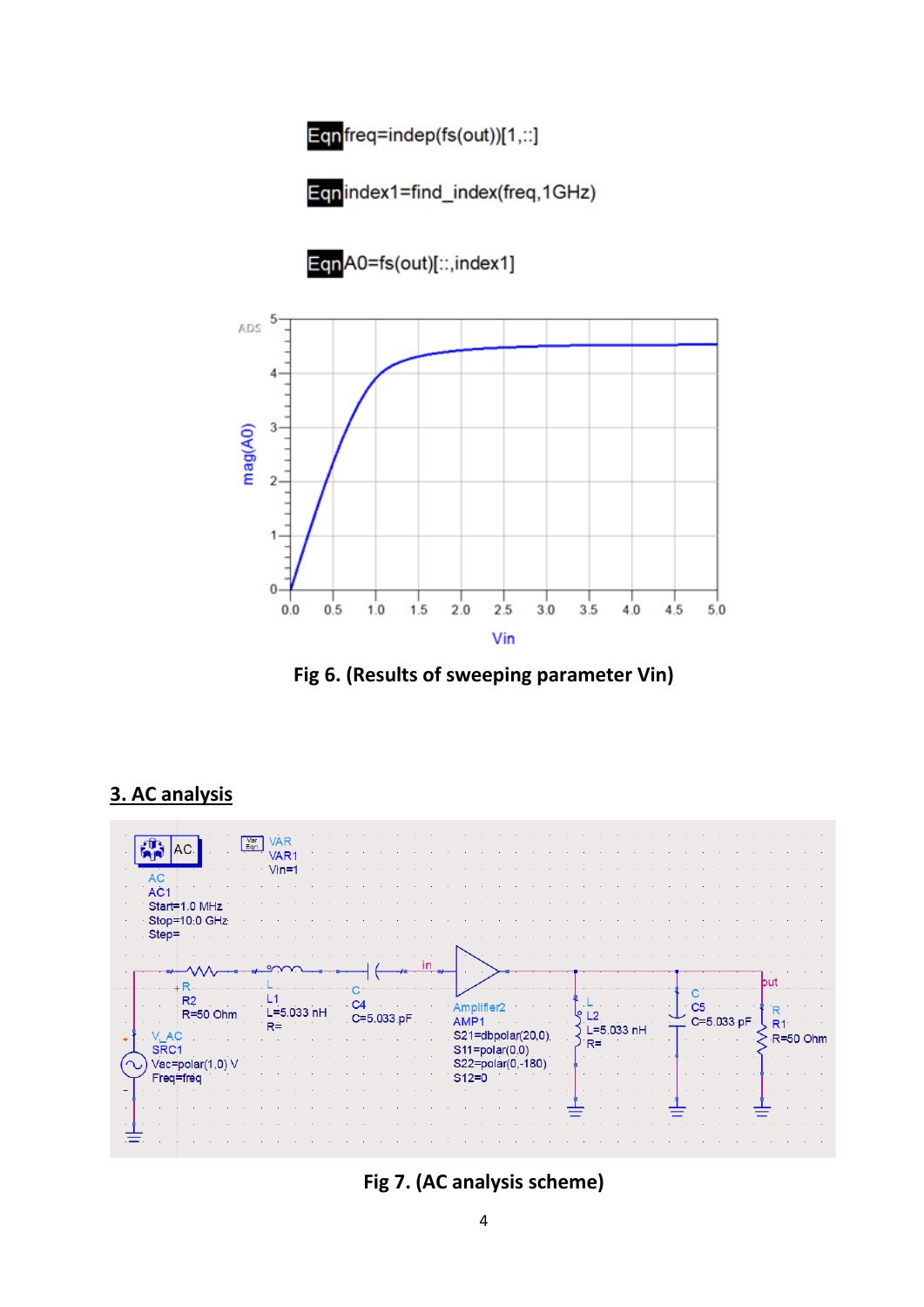

**Fig 8. (AC analysis output response)**



## **4. S parameters simulation**

**Fig 9. (Circuit used for S parameters)**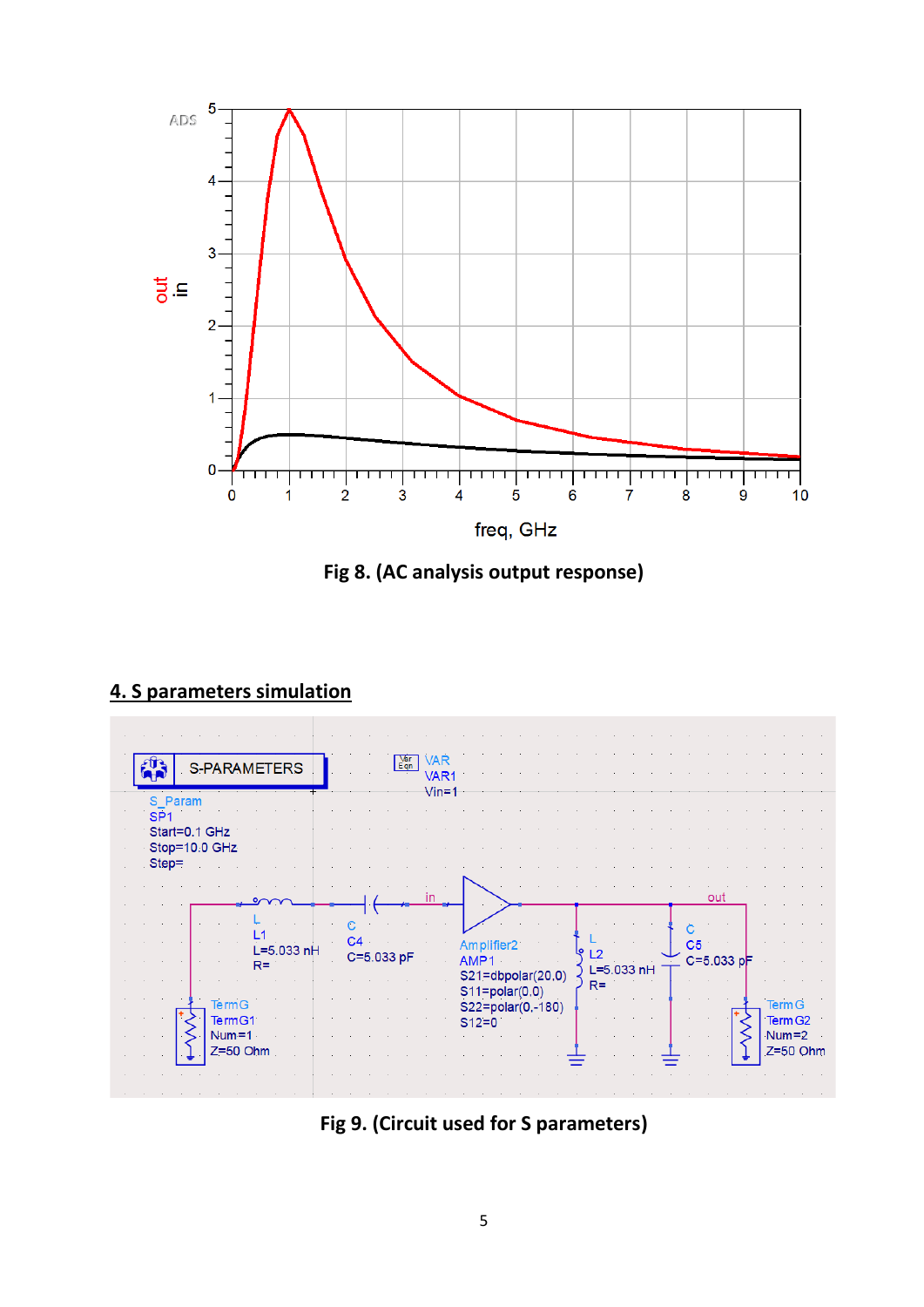





**Fig 11. (Noise figure vs frequency plot)**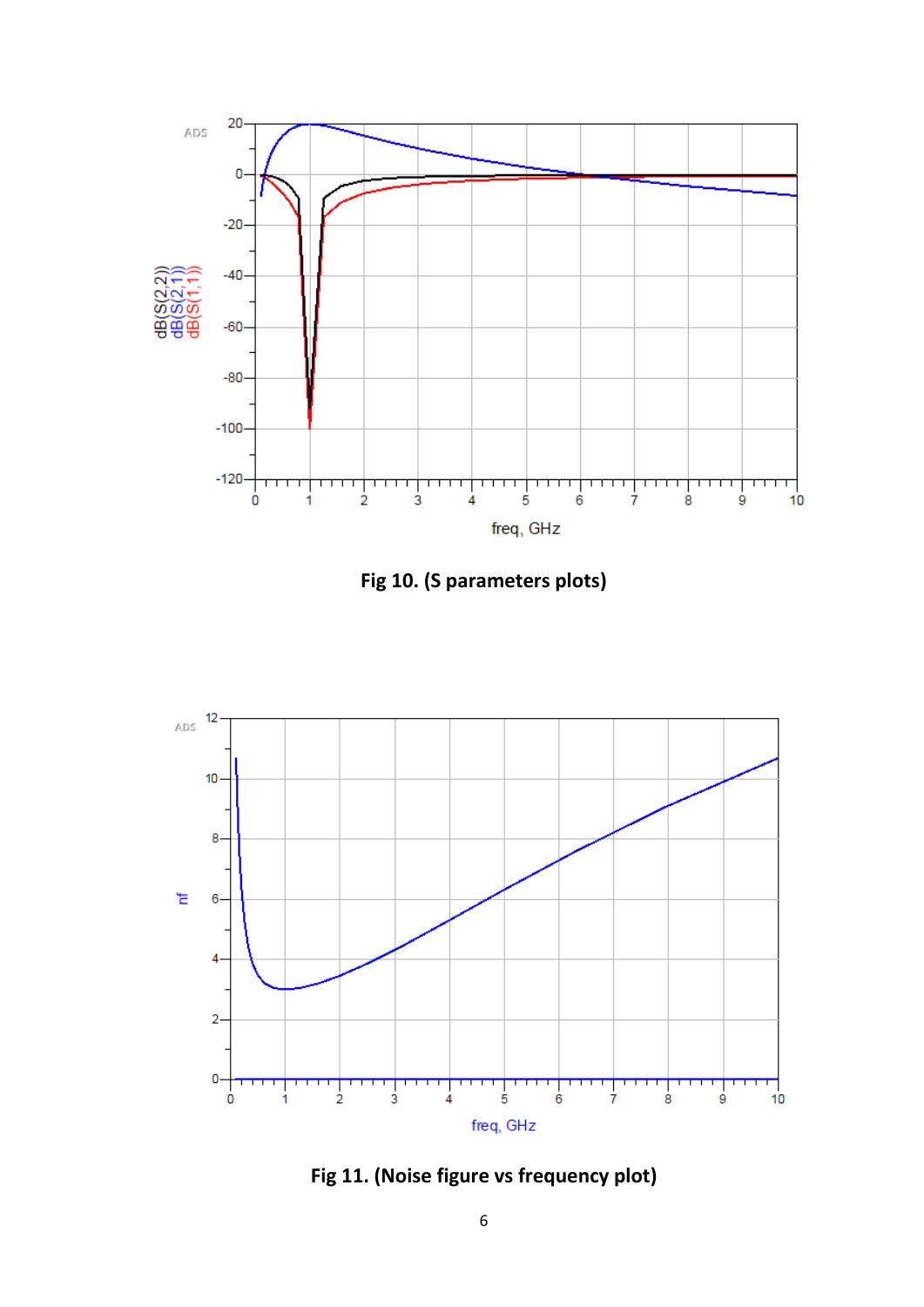

**Fig 12. (Harmonics)**



**Fig 13. (Input power vs output power)**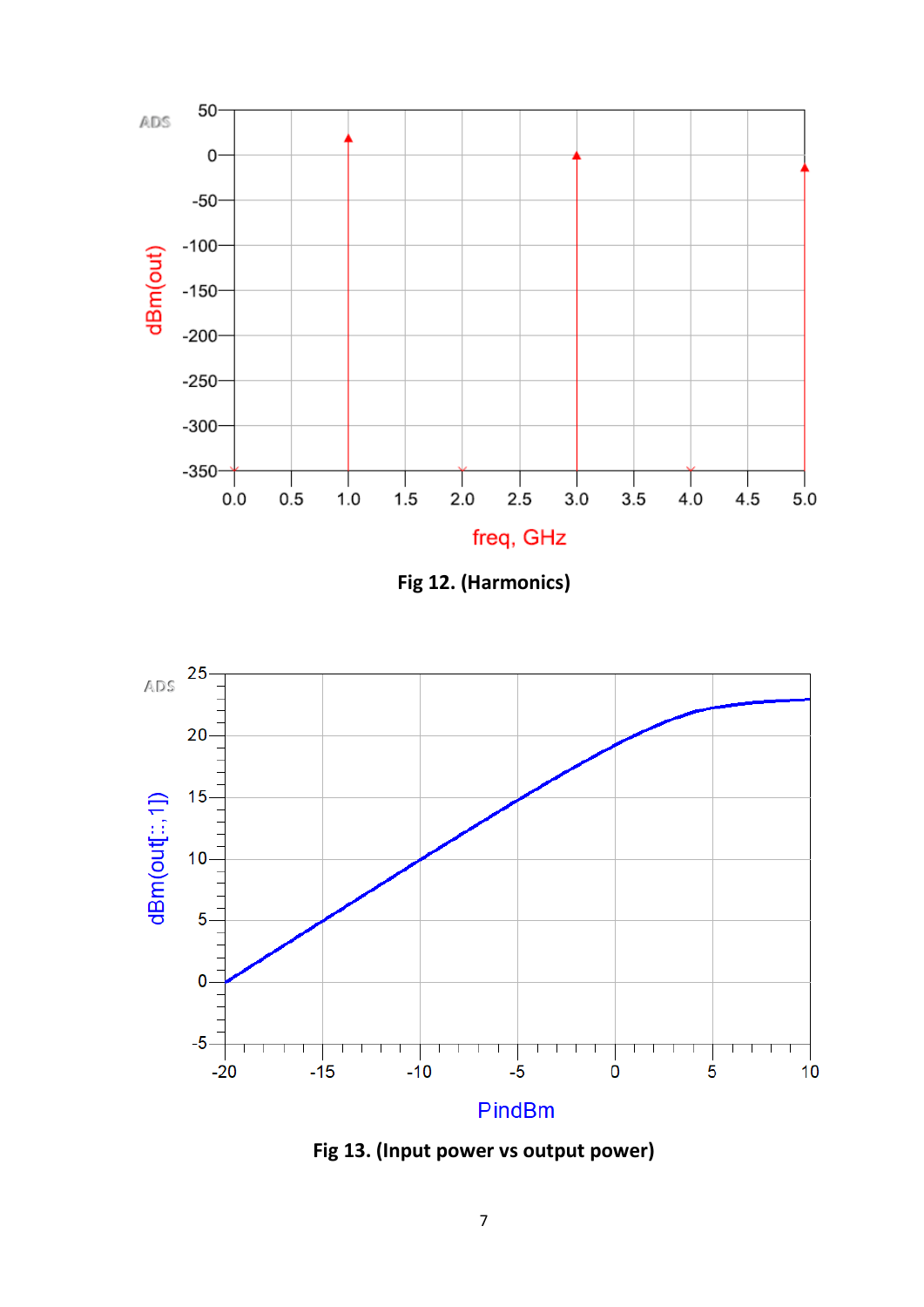### **Task**

The given parameters are:

 $f_0 = 5 \text{ GHz}$ ;  $Gain = 15 \text{ dB}$ ;  $S_{11} = -20 \text{ dB}$ ;  $S_{22} = -10 \text{ dB}$  $NF = 2.5 dB$ ;  $ICP1dB = 11 dBm$ ;  $IIP3 = 24 dBm$ ;  $P_{sat} = 31 dBm$ 

 $OIP3 = IIP3 + Gain = 39$  dBm  $OCP1dB = ICP1dB + Gain - 1 dBm = 25 dBm$ 

$$
f_0 = \frac{1}{2\pi\sqrt{LC}} \to LC = \frac{1}{4\pi^2 f_0^2} = 1,013211 \cdot 10^{-21} \text{ Henry, Farads}
$$

If we choose  $L = 4 nH$ , this leads to  $C = 0.2533 pF$ 



**Fig 14. (Scheme used to calculate the parameters for personal task)**



**Fig 15. (S parameters)**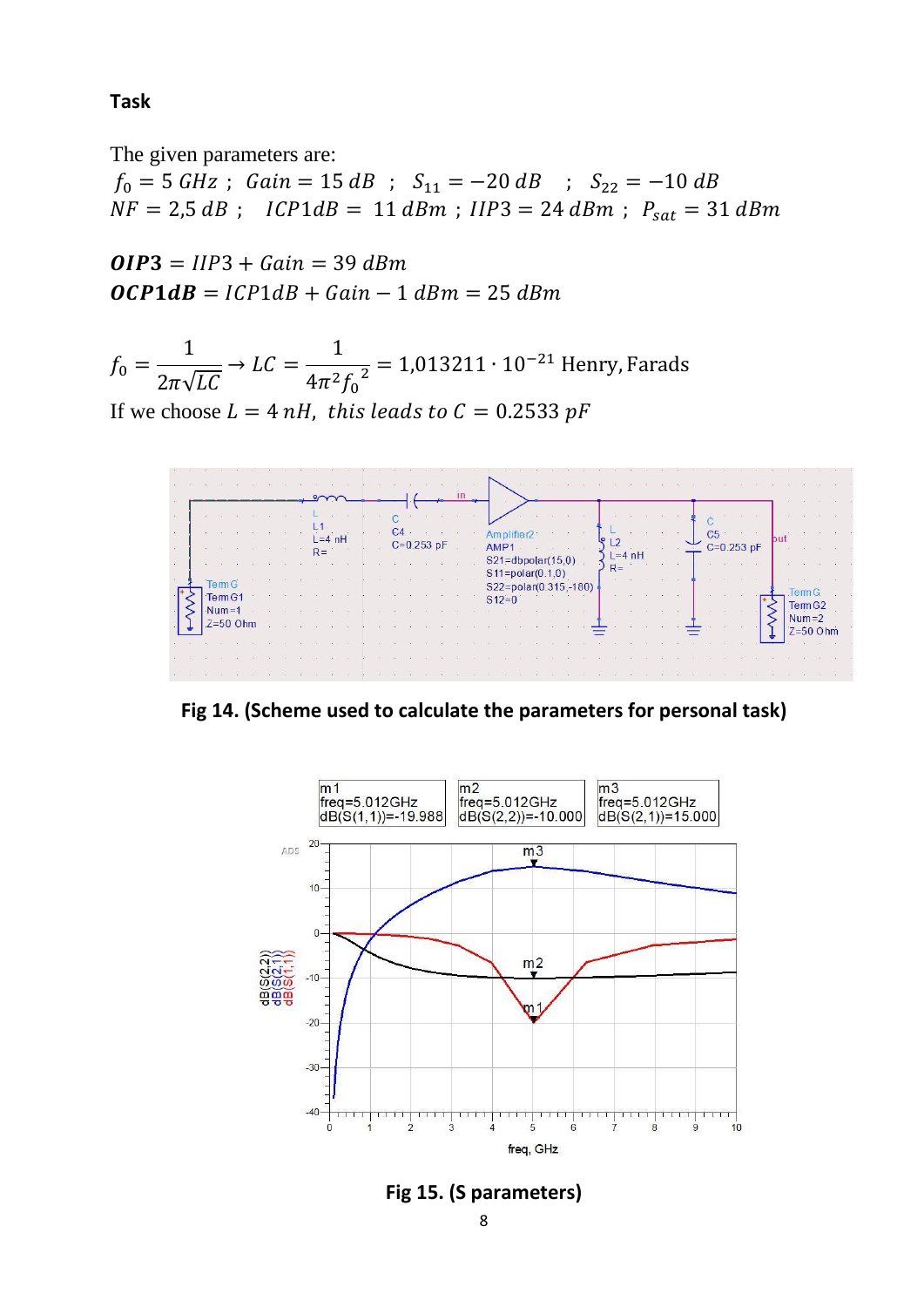

**Fig 16. (Noise figure)**



**Fig 17. (Determining the bandwidth which is around 28.334 MHz)**